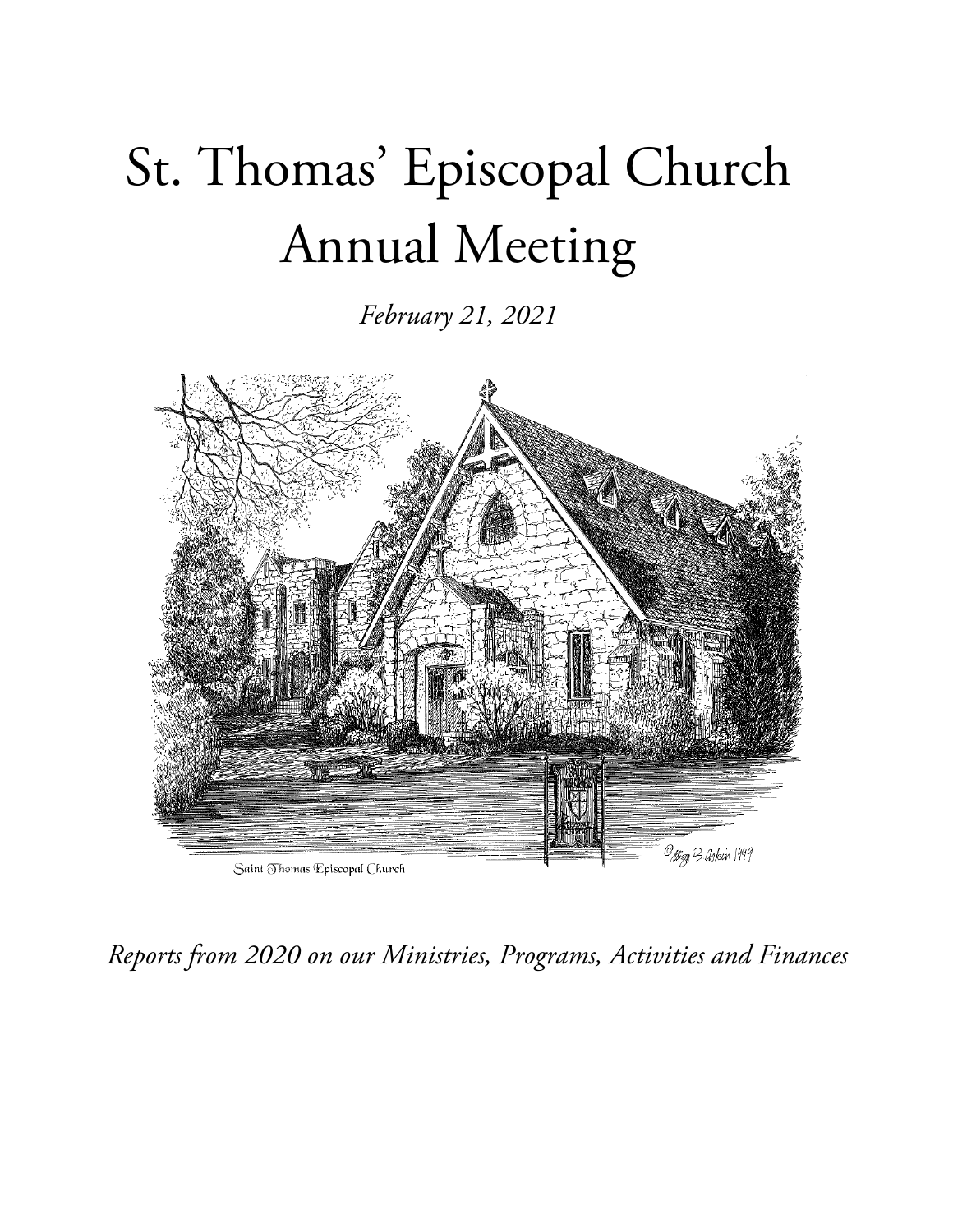# AGENDA

# February 21, 2021 10:00 A.M.

| Welcome, Opening Prayer, and Review of Agenda Herbert Jones |  |
|-------------------------------------------------------------|--|
|                                                             |  |
|                                                             |  |
|                                                             |  |
|                                                             |  |
|                                                             |  |
|                                                             |  |
|                                                             |  |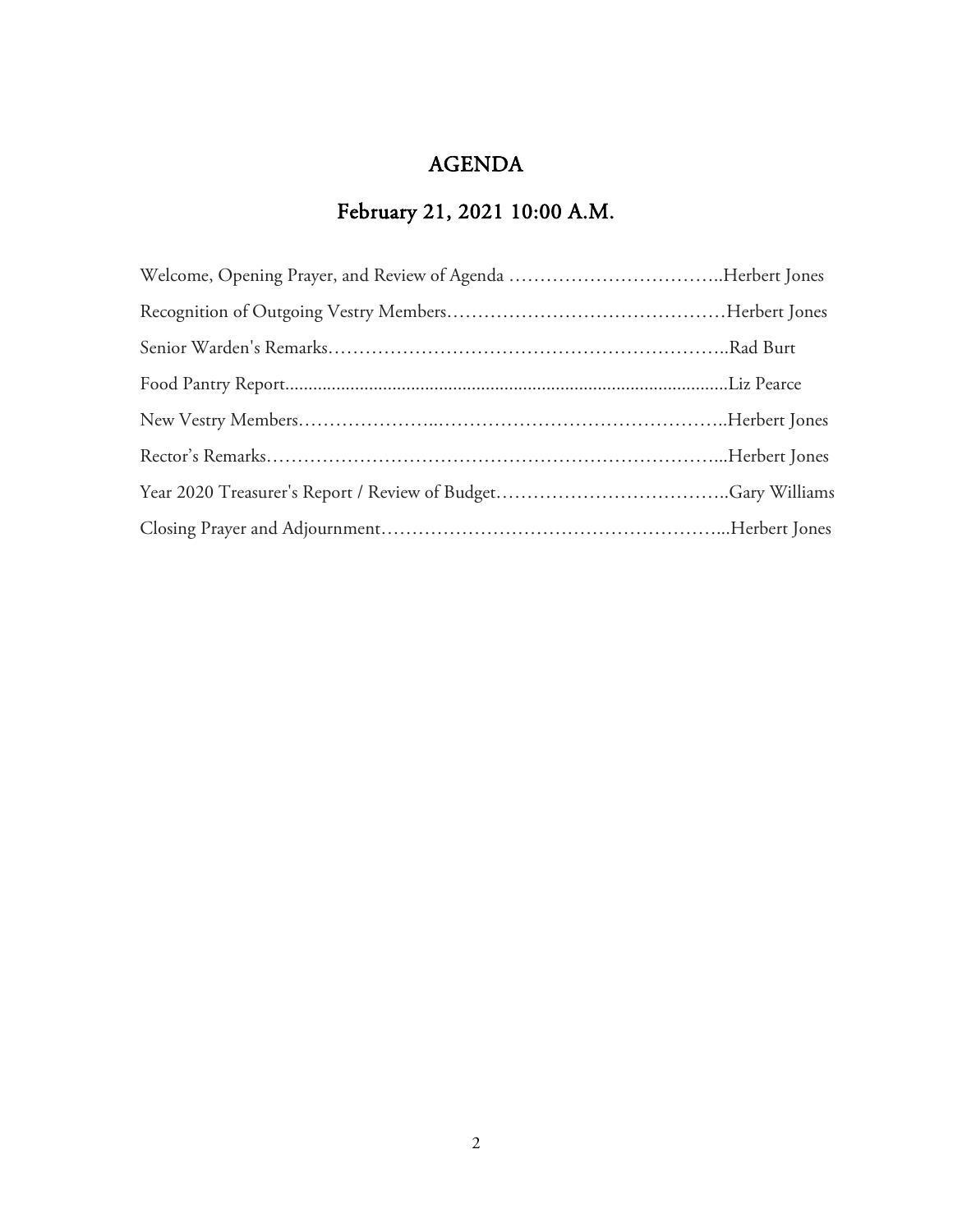# STAFF REPORTS

### Rector's Report *– The Reverend Herbert Jones*

I find myself at a very real loss when I try to put this past year in any kind of perspective. One problem is that we are still in the midst of the pandemic that has kept us physically apart for a full year. There is so much that comes to mind for me as I think about all that the year has meant for us who are trying to find normalcy in a world filled with anything but.

Given all of this, despite all of this, I must say that the dominant feelings I have right now as I address our congregation are gratitude and hope. I am grateful for this parish and the support you have showed me and the staff as we trudged our way through the most challenging year of our lives as church professionals. You have shown your financial support by helping us to end the year with a balanced budget, and I thank you for that. And you have given us emotional and spiritual support as well. You have realized that we are navigating unfamiliar waters (to put it mildly!) and through kind comments and gestures of support you have fed us and kept us going.

I am grateful for the staff. Your professional staff is a group of dedicated and creative individuals with whom I am proud to be associated. Four of us meet every week to plan worship and programs and we have kept each other invigorated and connected to our work and to each other. Abby, Katie, Jimmy and I look forward to the weekly meetings, and that says a lot! Andrea has done a magnificent job in keeping the building clean and safe. She also alerts us to potential problem spots so that we can do the necessary upkeep to keep our beloved building in good shape. The Day School staff lead by Kelly and the Food Pantry volunteers, led by Liz and Kristin, keep our church alive and active in our greater community. We are a fortunate church indeed.

I am grateful for the vestry and all of the volunteers that have stepped up to keep us going. I want to especially mention our outgoing members. Rad has done a wonderful job as senior warden in a year when we had no idea what to expect next. Lane stepped up to join the vestry in her leadership role and has been a steady and effective leader and helper to me. Rob and Vera will also be leaving the vestry after three busy years, having both been instrumental in insuring the financial health of the parish through their efforts in stewardship, among other things. We bid a fond farewell to them all as vestry members with full knowledge that their dedication will remain a blessing to the church.

And I am hopeful. This has been a very hard year, unlike any other in my memory or experience. And we still have a ways to go. But I am hopeful and confident that St. Thomas will arise from the experience of this pandemic stronger, wiser and more energized than ever to grow our church and to live the Gospel of Jesus Christ in our neighborhood and in our world. Thank you all for all you do. You are St Thomas'! Thanks be to God!

Blessings and peace, Herbert+

# Music Program *– Jimmy Hicks*

We started 2020 with our normal programming which came to a halt at the beginning of Lent. At that point, the choir wasn't able to meet and we had a limited amount of time before we weren't allowed in the building. Owen Peck, Melanie Day, Roland Karnatz, and I quickly recorded preludes, postludes, and special music to be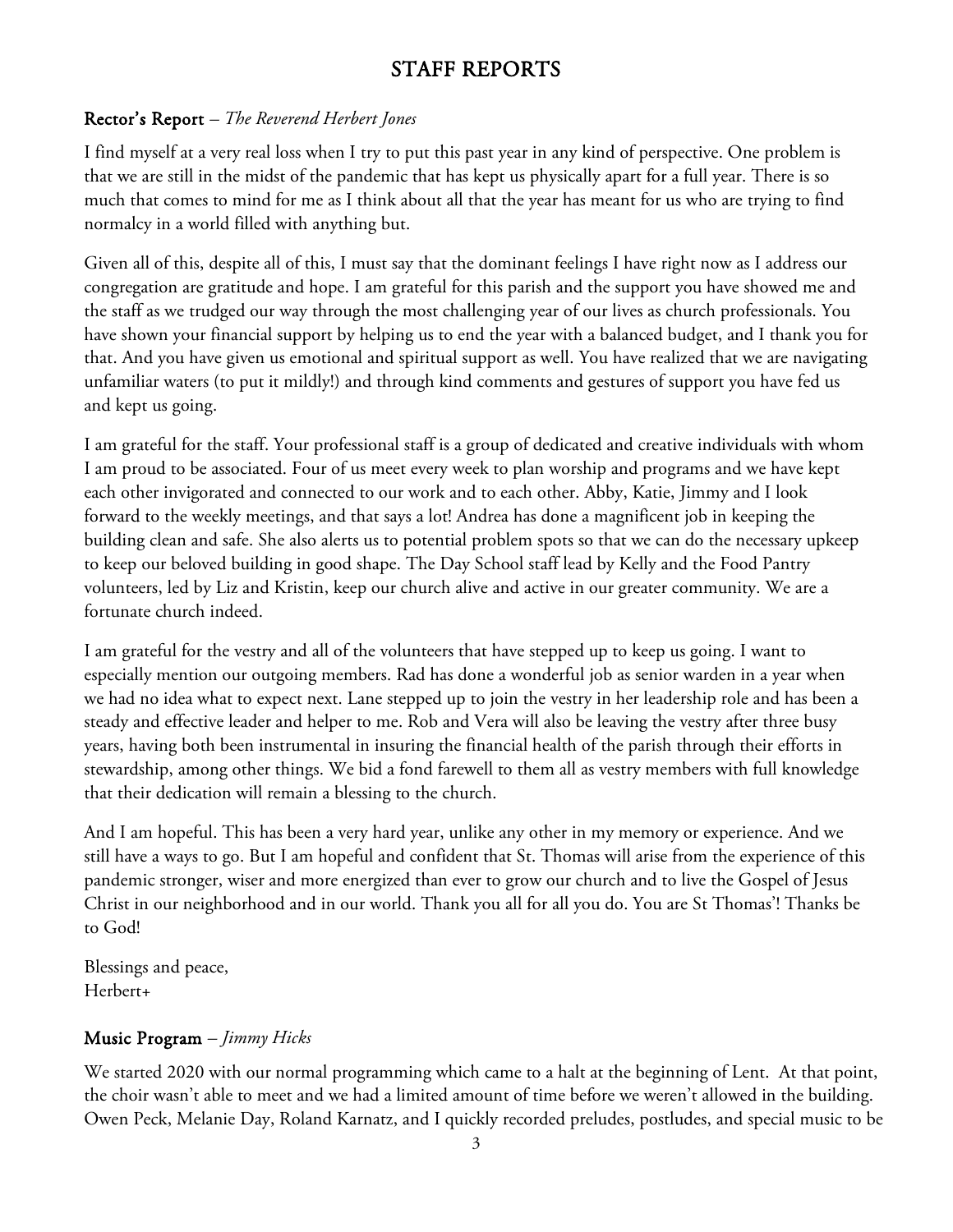used in recorded services until June. We also had choir members and guest singers singing the Psalms, service music, and anthems.

Once we were allowed to meet for outside services, VCU music majors, Ally Yabromski and Travis Krickovic, along with St. Thomas' choir members sang for those services. We continued to have music for the recorded services.

For the Advent Lessons and Carols, guest singers and members of the choir met individually at church and recorded their vocal part for six hymns. I used iMovie to create a virtual choir. It was a great learning experience for us all.

I think I can speak for all of the choir members to say we miss singing and can't wait to safely meet and sing together again.

Submitted by Jimmy Hicks, Organist & Choirmaster

#### Children & Youth Minister's Report *– Katie Cosby*

I had to laugh a little when I was looking back over my report from last year's meeting which ends with- 'we're excited for the rest of 2020'. If only we had known what was in store! Last year certainly started off well. I attended Jennifer Lazurri's ordination to the diaconate in early March. We had some fun youth events, and were excitedly planning for our confirmation class with a retreat at Shrine Mont in March. I took over children's ministry in February, and we were in the middle of an awesome Lent program when quarantine forced us to shut down church events. We scrambled to figure out virtual programming, and eventually ended up with Children's Sunday School and Fellowship on Zoom each week, and Youth Fellowship on Zoom once a month, which is the program we're still following now. In the beginning of the shutdown, I hosted weekly parent check-ins on Zoom, and these have happened more sporadically over time. I also joined with Herbert to host weekly Advent Zoom Rooms, and am looking forward to doing something similar in Lent. We were able to have children and youth serve in worship virtually here and there, most notably the Advent Lessons and Carols service and the Christmas Eve service.

Dave Gau continued to be a steady presence with the middle and high schoolers. Dave is a hero to the youth of St. Thomas', both current and former, and is a beloved leader to the youth in our diocese. He was able to participate in virtual PYM events (at the request of the youth on the committee) and, of course, all of our virtual youth group events. He also, somehow, never tired of encouraging me whenever I was being dramatic and hopeless. Thank you, Dave, for always saying yes to our youth, and for always keeping me laughing. Though PYM weekends at Shrine Mont, summer camp, and other diocesan youth events were cancelled, we still have youth and adult presence on the diocesan PYM committee, and I was able to serve as a virtual camp chaplain in July for Shrine Mont camp's music and theater (MAT) camp. In August, I served as a chaplain/extra adult for 'Light in the Valley', another virtual Shrine Mont camps offering.

The Diocese offered lots of opportunities for fellowship and development for lay leaders in 2020, and I took advantage of as many as I could. I joined an online seminar focusing on youth mental health in a COVID landscape, and an eight week 'formation circle' group, which focused on different aspects of ministry. I also continued to participate virtually in the RVA youth leaders colleague group (with Dave Gau), which I also chair.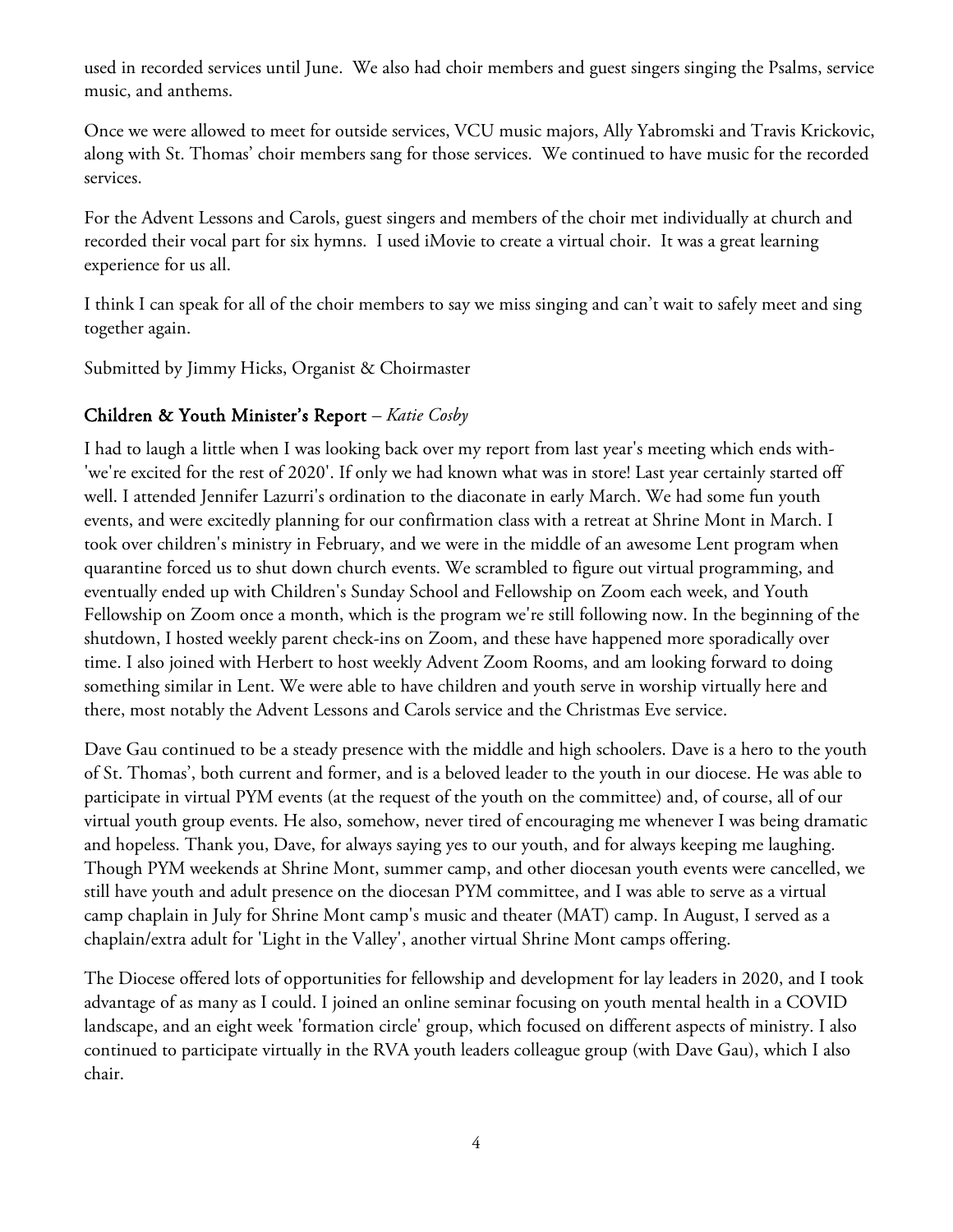I have written and rewritten this last paragraph a dozen times, and I keep getting carried away, so I'll just say this- the staff at St. Thomas' is truly remarkable, and being a part of that team was one of the things that got me through 2020. Herbert Jones led us with humor, patience, reasonable expectations, and understanding, and I'm so grateful. I could go on forever naming each member of the staff and how capable, wonderful, hardworking, and incredible they all are, but my report has to end sometime.

I love you, St. Thomas', and I have so much hope for faith, community, learning, and fun in 2021.

Submitted by Katie Cosby, Children & Youth Minister

#### Day School *- Kelly Kane*

St. Thomas' Day School continues to serve children ages 2-5 with many options for families to choose from between the hours 8:30 am-1:00 pm. Due to Covid-19, the Day School closed in March 2020 and did not reopen until September 2020 with reduced numbers and following the recommendations from the Department of Social Services, Virginia Department of Health, and the CDC. We had our annual online auction again in the spring, and provided over \$8,700 in scholarships for enrolled children. We have also continued to partner with the church to offset their expenses by covering internet costs for the building, contributing monthly for a usage fee, paying insurance, and helping with unexpected expenses that may arise.

Respectfully Submitted, Kelly Kane, Director

#### VESTRY REPORTS

#### Senior Warden's Report *– Rad Burt*

In writing the Senior Warden's report for the annual meeting of St. Thomas' for the year 2020, I am truly ambivalent. On the one hand, many of the ministries that we love and on which many parishioners and community members rely have come to a complete halt in the COVID-19 pandemic. Supper clubs, Lenten dinners, OystoberFest, Bluegrass Mass, Youth Group gatherings, Jimmy Hicks and our amazing choir, coffee hour, Kids Jam, the Zoocharist, the powerful music and worship around Holy week including breaking open the Chocolate eggs on Easter Sunday and the melee that ensues….the list goes on….all have simply vanished for the past year. As a St. Thomas' parishioner, it boggles the mind that these hallowed places, faces, and events have been put on hold. On the other hand, the spirit that makes St. Thomas' such an amazing church has never been more evident.

Liz Pearce, Kristin Cummings, and the amazing and tireless Food Pantry volunteers have truly worked miracles in the lives of the community around St. Thomas', increasing families fed in our community from 100 to 350 PER WEEK. All of this being done within the confines of social distancing and clean and responsible food delivery; the Food Pantry has not had to shut down once due to infection. So many people in need, out of work, and going hungry have had needs met by this amazing ministry. Feeding that many people far exceeded the resources allocated for the food pantry in the budget, but due to anonymous gifts adding up to a combined \$40,000, the miracle of the feeding of the 5,000 happened at St. Thomas' (except it was really 30,000!). The acts of these folks are what Christ spoke of in his time here on earth as the right thing to do. The Acts of the Apostles are being lived out right here at the St. Thomas' Food Pantry.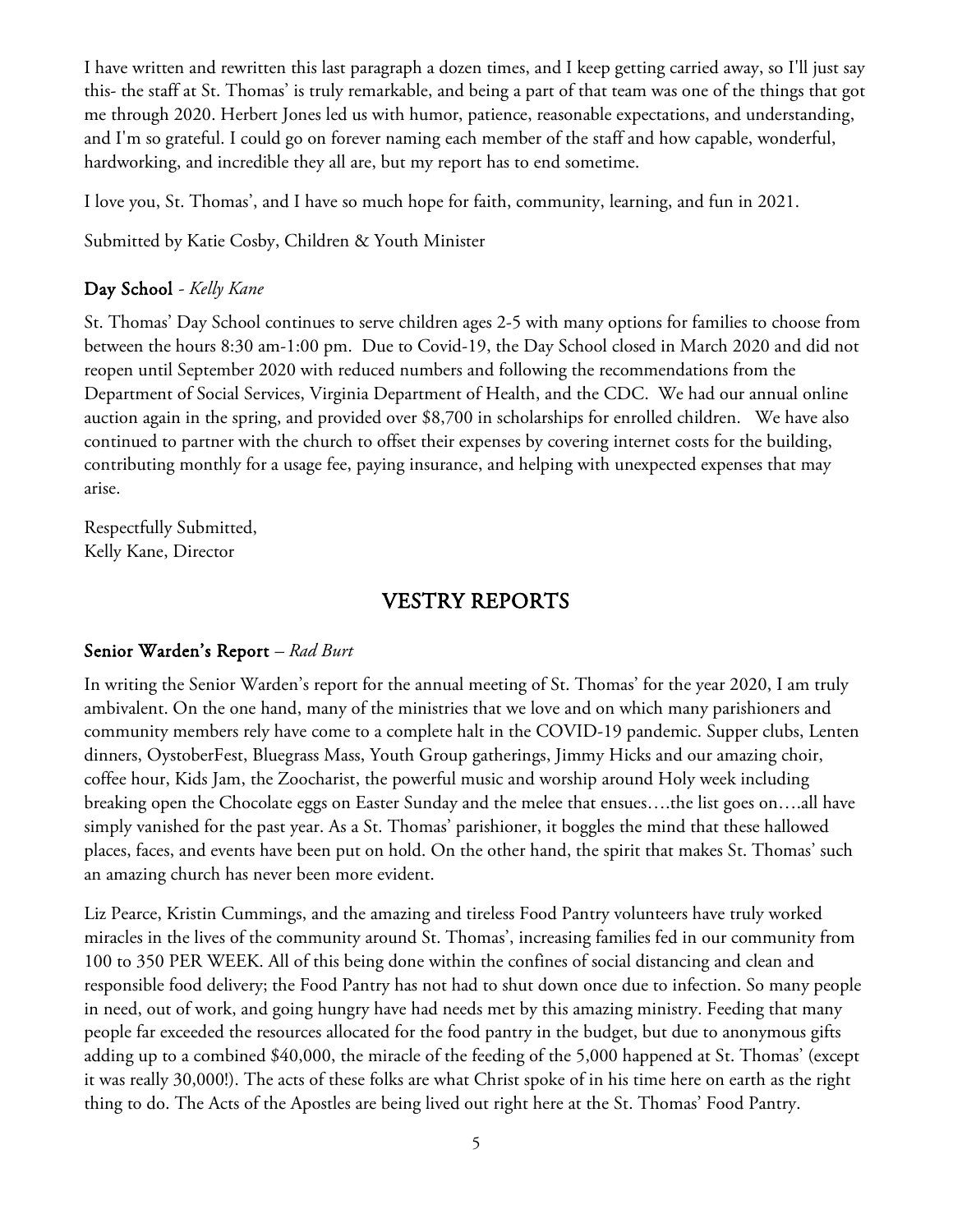Through the diligent, crucial, and thankless hard work of our treasurer Gary Williams, we were able to successfully apply for a PPP government assistance loan to keep our St. Thomas' Day School employees employed through the pandemic. The Day School was able to reopen in the fall which in turn supported families not only in education, but by allowing parents to continue working. We are glad to hear most recently that the loan, having been used in its entirety and in compliance with the Federal requirements, is being recommended for full forgiveness by BB&T, the bank through which the loan was procured. Also, since Gary became treasurer last year, the Vestry and the committees of the church have become more proactive with the budget, beginning the budgeting process in July rather than in October and November, which has taken a great deal of anxiety out of the process. Thank you so much, Gary!!!!!!!

Thankfully, we find ourselves remarkably financially sound in light of the pandemic thanks to the hard work of Rob Peck in the Stewardship drive, the creativity of Kerry Grey and Liz Pearce, and the generosity of the St Thomas' Endowment to raise money by matching additional pledges to cover pledges that were unfulfilled in 2020, the harsh economic effects of the pandemic's resultant recession. This last minute matching drive raised over \$75,000! ABOVE ALL….the thanks goes to the generosity of all who pledge their time, talents, or funds to keep the ministry of St. Thomas' alive at a time when the world needs a sacred place.

Although we can't meet in person, the committees of St. Thomas' have been working hard to meet the spiritual and community needs of the parish. Michele Burt, Roger Bowers, and Jeannie Wyant have worked together to provide a couple of fun zoom trivia events that brought us back together for some hard earned laughs. Look out for more of these events in the future. Also, Betsy Scott, Ann Fuqua, Kate Parthemos, our Junior Warden Lane Lenzi, and the Hospitality Committee brought warmth to our hearts and our tummies with cookie delivery to parishioners' doorsteps. Jay Douglas and the Lay Ministry Committee recruited an army of folks to deliver flowers to those parishioners in sorrow or need. The response was tremendous, with folks bringing flowers from their own gardens tended by their own hands. It was a beautiful and thoughtful event, bringing sunshine during the rain. Another in-reach initiative was a Christmas card drive for the entire congregation organized, designed, signed, sealed and delivered by just SIX people.

As a parent of two elementary school age girls, I cannot express my gratitude enough for the hard work of our youth minister, Katie Cosby. She has diligently put together zoom meetings weekly on Tuesdays and Sundays providing a program that is organized, educational and fun. Our kids, Emily and Sarah, have loved keeping their community together despite being unable to truly be together. Katie has done a wonderful job of keeping them tied in, tied together, and wanting more. I cannot thank Katie enough for providing a sense of church community to our kids during the pandemic, and look forward to them all sitting together in the front pews, maybe making a little bit too much noise, but in joyful communion.

Believe it or not, opportunity knocks in the time of COVID, and the Property Committee has taken full advantage of this time where the parish is not in the pews. The sanctuary has been upgraded significantly under their guidance, with a new wood floor look, including multiple repairs and upgrades that could be achieved only by the careful guidance of the committee and the generosity of the St. Thomas' Endowment. I can't wait to worship for the first time in the sanctuary when we are finally able to gather together. It will be GLORIOUS! While all things have been different for all aspects of the church, the Property Committee has been quietly and steadily making the physical space of St. Thomas' a more beautiful place to gather and worship.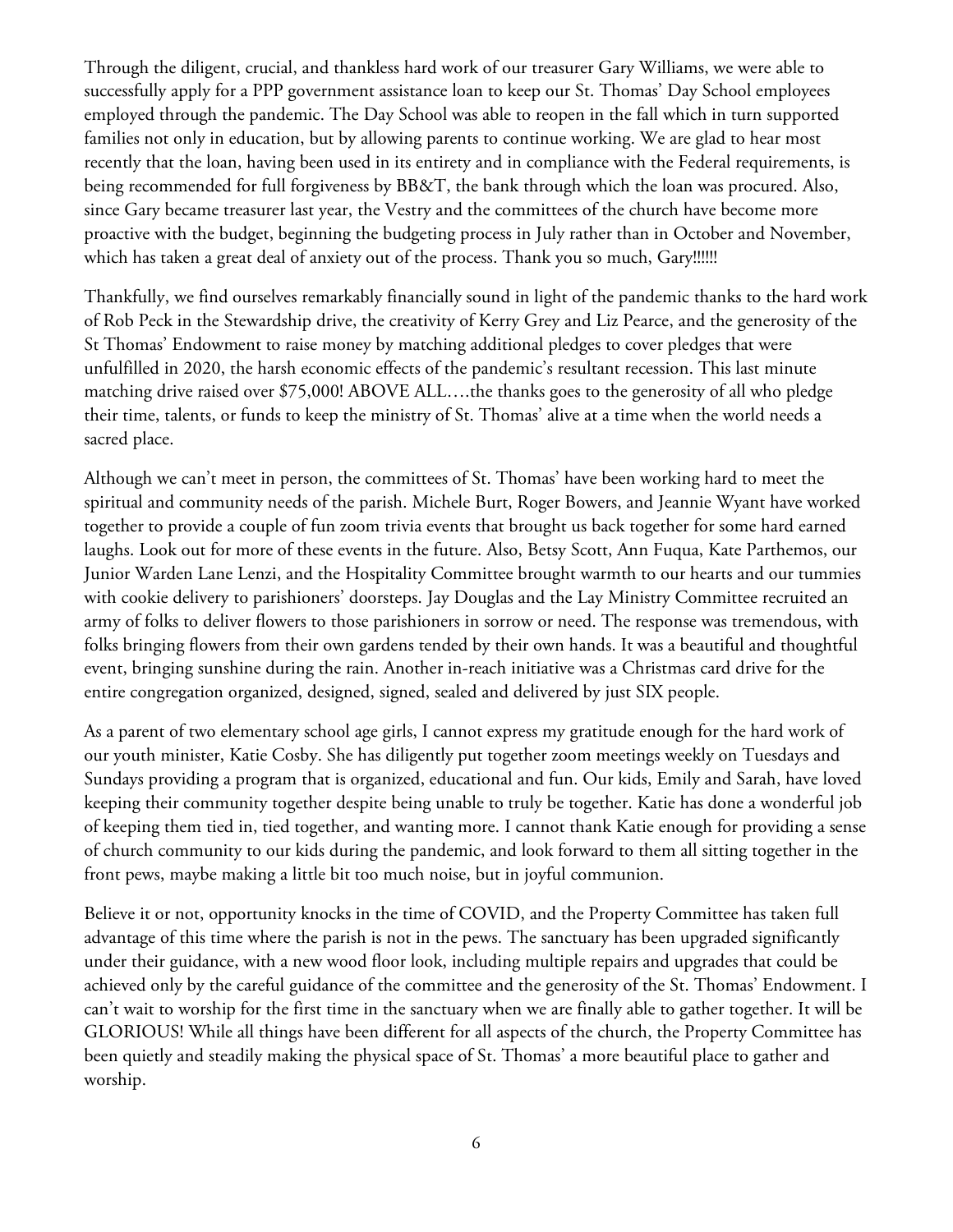Herbert Jones and the Vestry have worked together consistently during this COVID year to provide pastoral care when human touch is not allowed, worship when gathering is not safe, and a sense of community when we cannot see each other. We had a wonderful respite this summer and fall when we held in-person worship on the lawn under the trees as we once did during our annual Mass on the Grass. Herbert and I worked together in obtaining a sound system to facilitate these outdoor gatherings with average attendance being in the high thirties. These worship services were made so special, not only by seeing each other in person, but hearing Herbert's inspired sermons delivered in his gentle voice, and the beautiful music we have come to depend on from Jimmy Hicks's excellent music program. Another success was the COVID Shrine Mont "non-retreat" where we gathered safely again in that most sacred of spaces to usher in the fall and renew our spirits.

All of these things have kept a sense of community about St. Thomas' when we cannot meet, brought a little warmth in this coldest of seasons, a little refreshment in this shared forty days' walk through the desert. As we approach Lent, let us give thanks for each other and for the little angels along the way. Let us continue to find those who are lost, bolster those who are weak, tend to those who are sick, feed those who are hungry, finding some laughter and peace along the way, with God at the center. It has been an honor and privilege to serve as your Senior Warden.

Keep the Faith, Radcliffe Burt, Senior Warden

# Property *- Spike Panilaitis*

Last year was a busy year fir the Building and Grounds Committee. In addition to responding to the usual every day wear and tear maintenance issues, we also took advantage of the fact that we could not worship indoors and:

- Removed all of the pews in the Sanctuary
- Pulled up and removed all of the rugs
- Sanded and resealed wood floors
- Painted Sanctuary
- Repaired and reinstalled pews
- Painted four classrooms including with one which required extensive water damage restoration
- Painted kitchen pantry
- Painted exterior trim on the Sanctuary and Parish Hall. Repaired significant deterioration around some of the windows
- Started design work with a consultant on remodeling and upgrading our kitchen area

Thank you to the Endowment Committee for their support on all of the work we accomplished in 2020. The projects we would like to continue or start in 2021 include:

- Renovate kitchen
- Repair roof
- Remodel music room
- Upgrade Sacristy
- Increase handicap accessibility in the church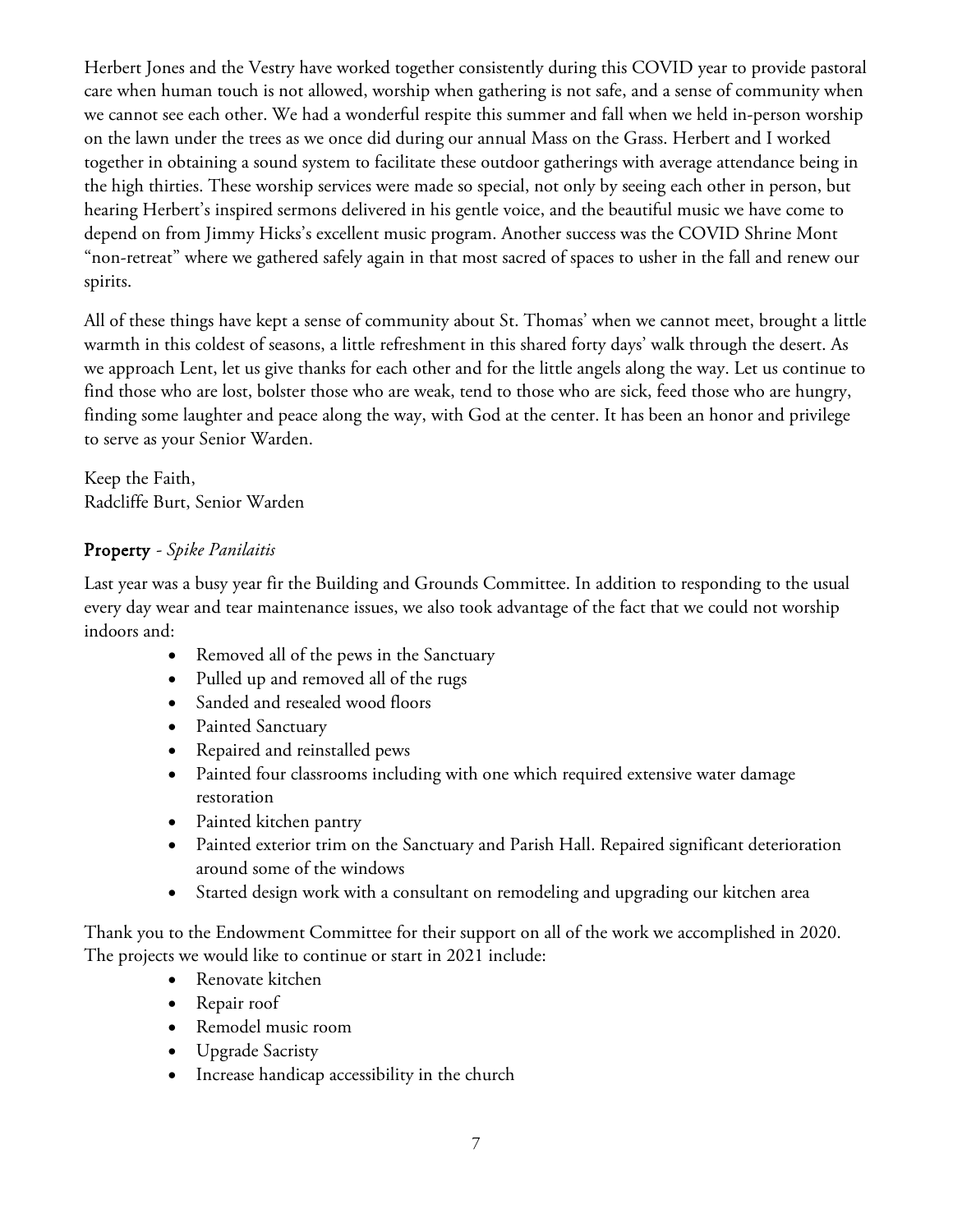We would like to thank our church family for all of their support and help in all we accomplished in 2020. We invite anyone who is interested in helping to maintain and improve our church home to join us.

Gods Peace, Landon Woody, Paul Pearce, Roger Bowers, Spike Panilaitis

#### Education - *Rob Peck*

The pandemic has necessitated a pause in any in-person educational offerings at the church. We continue to have Adult Discussions on Zoom each Sunday at 10:00. Herbert has been leading these but we are all delighted that Rob Peck will be handling this offering beginning next week. Katie has done a fantastic job with youth, children, and family fellowship during our time of isolation. We anticipate a return to regular Children's Sunday School in the fall.

Submitted by Herbert

#### Administration - *Rad Burt; Rob Peck (Stewardship); Kim Kacani (Finance Committee)*

Thank you ever so much Abby Outlaw for your absolutely marvelous work in maintaining administrative sanity and excellence during this time of pandemic!

#### *Finance Committee*

Committee Members – Jack Austin, Jim Ellis, Theresa Faina and Jay Lenzi Vestry Liaison – Kim Kacani

The Finance Committee was seated in the Spring and currently holds its regular meetings the Thursday evening prior to the Vestry Meetings. For 2020, meetings were held virtually monthly beginning in March with September having two meetings to facilitate budget preparation. Meeting dates for 2020 were the following: 3/12, 4/16, 5/14, 6/11, 7/16, 8/13, 9/3, 9/9, 10/15, 11/12 and 12/10.

In addition to the committee members, the Rector, Wardens, Day School Treasurer and St. Thomas Treasurer typically attend the meetings. Many THANKS to the Committee members and this entire dedicated and committed group of individuals who rarely missed a meeting and gave great attention to the financial challenges facing St. Thomas in this most unique year.

The committee has worked closely with the Treasurer to review financial statements and the financial status of the church and to make recommendations to the Vestry for action when warranted. This year was particularly challenging with COVID and its impact on giving and fundraising. The Treasurer's report details the financial position of St. Thomas. This report provides details on the activities of the Finance Committee.

Areas of focus:

1. Communication with Congregation: In an effort to be more transparent about the financial position of St. Thomas, one of the first actions of the Finance Committee this year was to recommend to the Vestry that it implement a "Giving Snapshot" in the e-communique to provide a means to keep members of the congregation aware of what was being collected in comparison to what had been budgeted. In this way, the congregation is better able to monitor the financial needs of St. Thomas.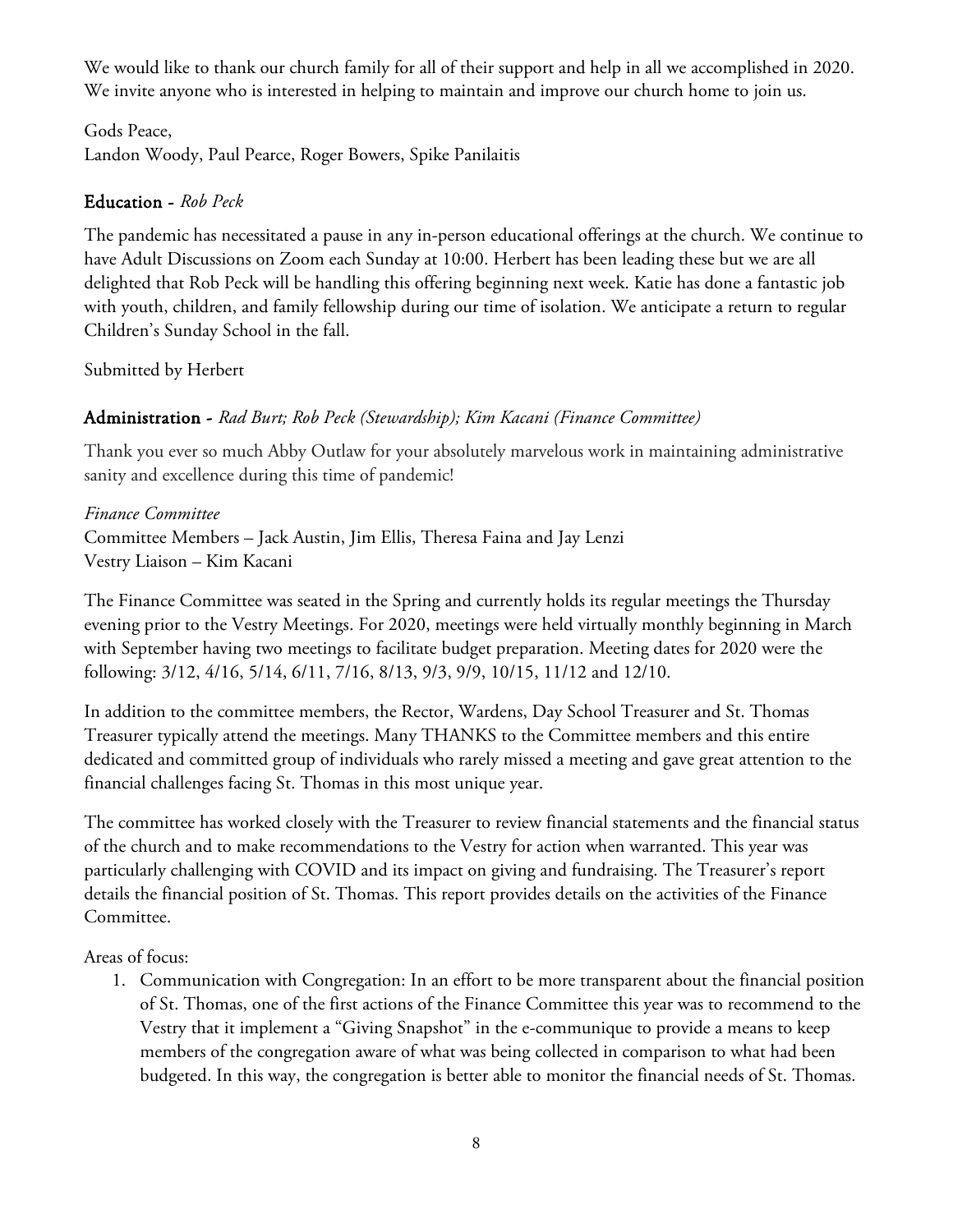This committee worked with the Treasurer on the format and the snapshot was implemented May, detailing April 2020 financials.

- 2. Audits: Audits are currently underway for 2018 and 2019 with Jay Lenzi and non-parishioner volunteer, Mike Kelly, working on this endeavor. 2020 will be added to the list for audits. If you have interest in assisting or know of anyone outside of the congregation qualified to assist (CPA, Accounting/Audit background), please let Kim Kacani or Jay Lenzi know. This is the top priority for the Committee in 2021. In addition to doing the audits, we are working on "Standard Procedures" for the process to make it less cumbersome in the future.
- 3. Teller Duties: The Committee was in the process of working with the Treasurer on detailing Teller duties and responsibilities and setting up training for volunteers wishing to serve as Tellers. COVID, however, made this task secondary to other matters at hand and that work was put on hold. It will be moved forward in 2021.
- 4. Budget Preparation: The committee worked closely with the Treasurer and the many volunteer leaders of our mission areas to detail first the Missions desired at St. Thomas and
- 5. then the financial requirements for those missions. This work was then reviewed in the context of the wonderful work done by the Stewardship committee. The Finance Committee recommended a budget to the Vestry, made revisions as requested, submitting a final version for consideration. That version was approved on January 19, 2021 by the Vestry. At a called meeting on February 9, 2021, the approved budget was then revised by the Vestry and those revisions were approved that same evening. The now current, approved budget shows a 2021 positive year-end balance of \$666.
- 6. Membership on the Finance Committee: We have at least one open seat on the committee. If you have interest in serving on the Finance Committee, please contact Kim Kacani or Herbert Jones.

Submitted by Kim Kacani, Vestry Liaison

#### Inreach *- Jeannie Wyant & Roger Bowers*

Below we discuss the successes of the organized ministries and programs that fall within In Reach. We thank the many people within the Parish who work on these programs. In particular, we thank Jay Douglas for her leadership in Lay Pastoral Care as our Parish Nurse; Betsy Scott and Kate Parthemos for ensuring that Hospitality shines, and Michele Burt for her creativity to find new ways to enhance Parish Life.

#### *Parishioner Contact*

In Reach work continued after in person events were suspended in March. In May and again in August the Vestry took on calling everyone in the Directory to touch base and spread a little love. Following the lead of the excellent video vignettes that lightened up the Every Member Canvas last Fall, Jean Wyant spearheaded a series of Christmas Card vignettes that brought joy to parishioners in December and showed us all how we went on sharing the love of Christ in our homes this Holiday Season.

#### *Lay Pastoral Care*

In person lay visitation was not an option after March. But Jay Douglas has worn out her telephone keeping in touch with our seniors and shut-ins to keep our community connected. She has kept our Rector informed of needs he may not be aware of. Thank you to all of our parishioners who have kept contact with each other through these trying times.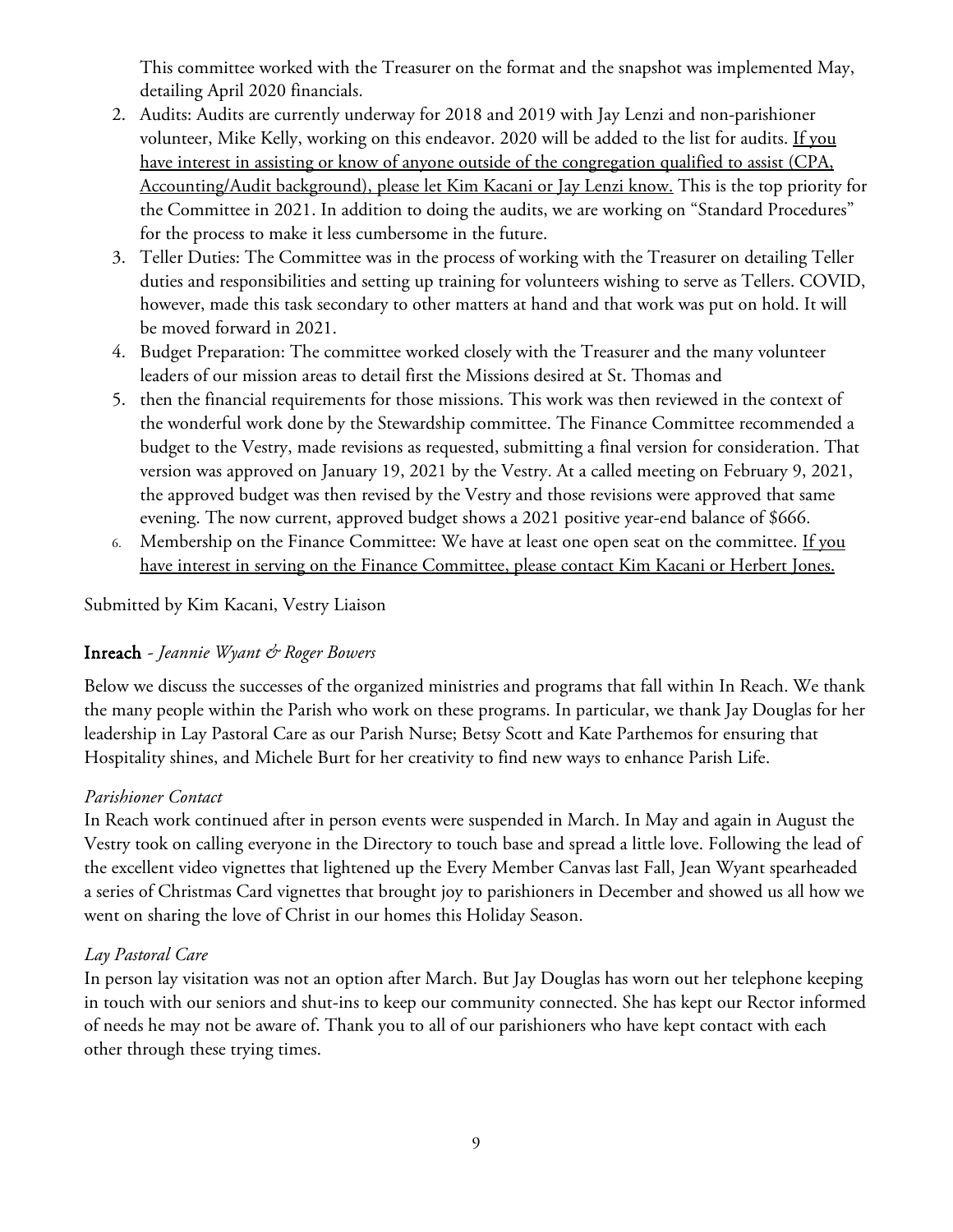# *Hospitality*

Betsy Scott and Kate Parthemos continued their stewardship of this ministry through the Senior's Luncheon in February and the commencement of our Lenten series in early March. After in person events were cancelled, we have continued to bring joy to parishioners through two cookie and one fresh flower deliveries.

# *Parish Life*

When it finally because clear that we would not be imminently getting together again in person, Michele Burt found a new way for parishioners to connect on-line with Zoom Trivia Night. The birthday card ministry continued. If we missed you, please be sure your birthday is in our database! The Parish Life committee is always interested in sharing the work of their programs and would welcome new members who enjoy planning fun ways of bringing the Parish together.

# *Supper Clubs*

While most of us only got in one or two meetings, Supper Clubs were assigned and folks were able to renew old acquaintances during the Fall and Winter months a year ago, enjoying the breaking bread of bread and Fellowship. Folks have been unable to host others to their homes since March, but we are hopeful that this wonderful fellowship can resume sometime in 2021.

We appreciate everyone in our congregation who reaches out to others to keep the web of our community strong. We look forward to joining together again soon, as we all adapt to the everchanging needs of our members.

Submitted by Jeannie Wyant & Roger Bowers

# Worship *– Vera Meier & The Rev. Herbert Jones*

As I reflect on our worship in 2020 I am reminded of a Facebook page that is for ministers working in churches called, appropriately, "Things they didn't teach us in Seminary." I had never even heard of Zoom before 2020, and I certainly didn't know how to live-stream a service on Facebook or post a video on YouTube! Worship has been a struggle in this year of covid, as we all know. Whenever two or three are gathered in his name, Christ is in the midst of us, but how do we gather? And how do we worship the Lord in the beauty of holiness when we're watching a computer screen or a smart phone? I know all of you long for the day when we can be together at our blessed church home and worship as one body. I promise you that day will come.

Despite our frustration, we have worshiped God. We have been able to do so because of the flexibility, creativity and expertise of Jimmy and Abby, who have found ways to bring beauty and holiness to us on the screens we are so frustrated with. We also had a brief reprieve during the warmer months when we were able to gather outdoors.

As I write this I am following the news that, despite the variants in the disease, the numbers are trending downward. We are going to be able to gather again. I believe the process will be gradual. Outdoor worship with limited participants first, then gradually moving inside. We will not be together for a big Easter service, but I am faithfully confident that we will be on able to celebrate communion at the Zoocharist. What a glorious day that will be!

#### Submitted by Herbert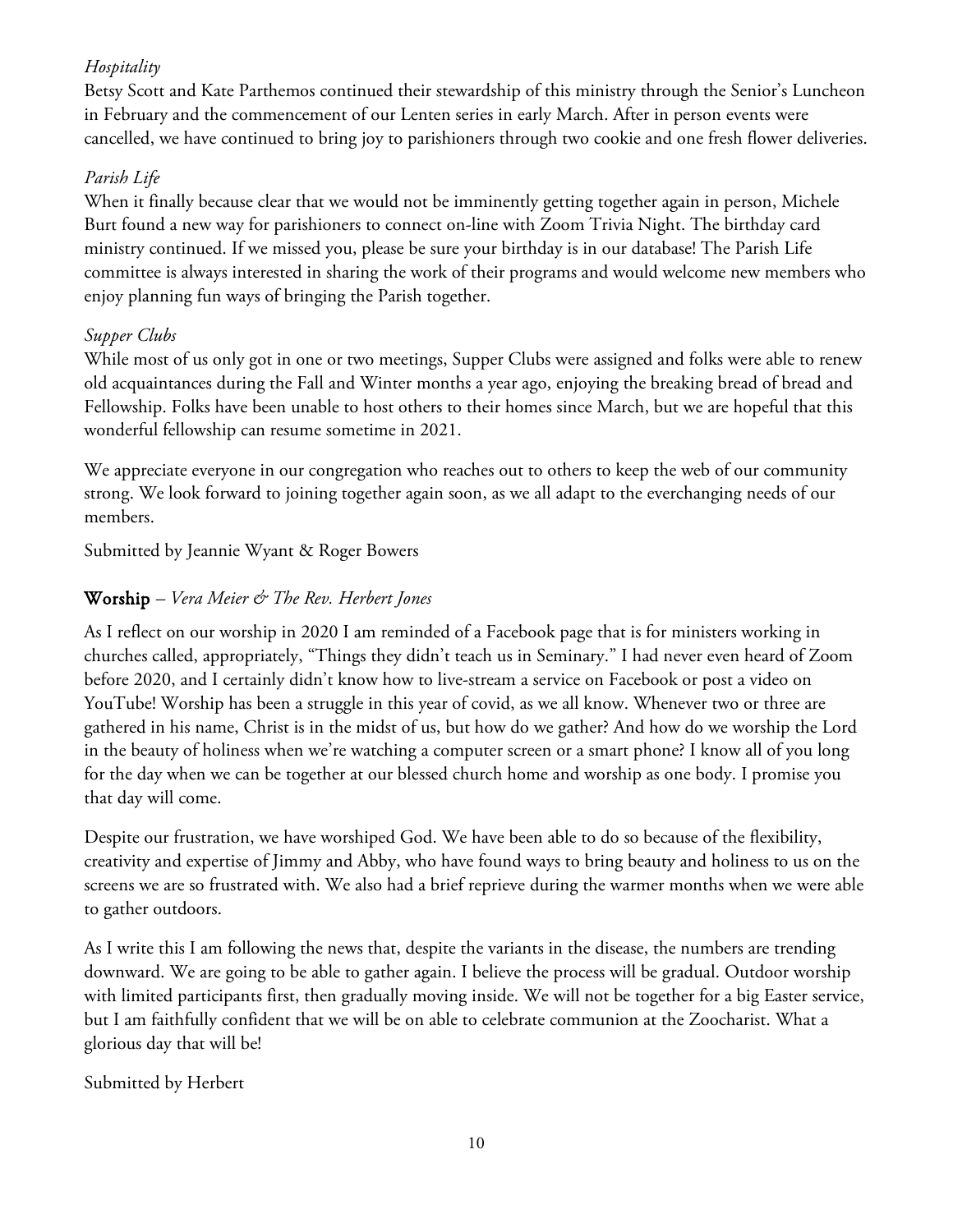#### **Outreach**

The St. Thomas' Food Pantry distributed groceries to over 34,000 individuals in 2020, which is a substantial increase from a total of 12,777 in 2019. The COVID-19 pandemic brought thousands of new guests to our doors, and with the help and support of our volunteer community, we met the need. We did not close our doors at any time, and everyone who needed help received food. We received additional financial support from church members as well as community members, and we were the beneficiaries of grants from Food Lion, Feed More, the Kroger company and several family foundations. The two following graphs can provide a snapshot of key numbers from 2020:



|                                                 | 2019     | 2020     |
|-------------------------------------------------|----------|----------|
| <b>Households served</b>                        | 3,788    | 10,135   |
| Individuals served                              | 12,777   | 34,459   |
| <b>Existing households (known to Feed More)</b> | 536      | 559      |
| <b>New households</b>                           | 721      | 2,960    |
| <b>Pounds distributed</b>                       | 212,378  | 380,726  |
| <b>Expenses</b>                                 | \$16,500 | \$36,442 |

\*\* Expenses would have been much higher but Feed More reduced their costs by 75%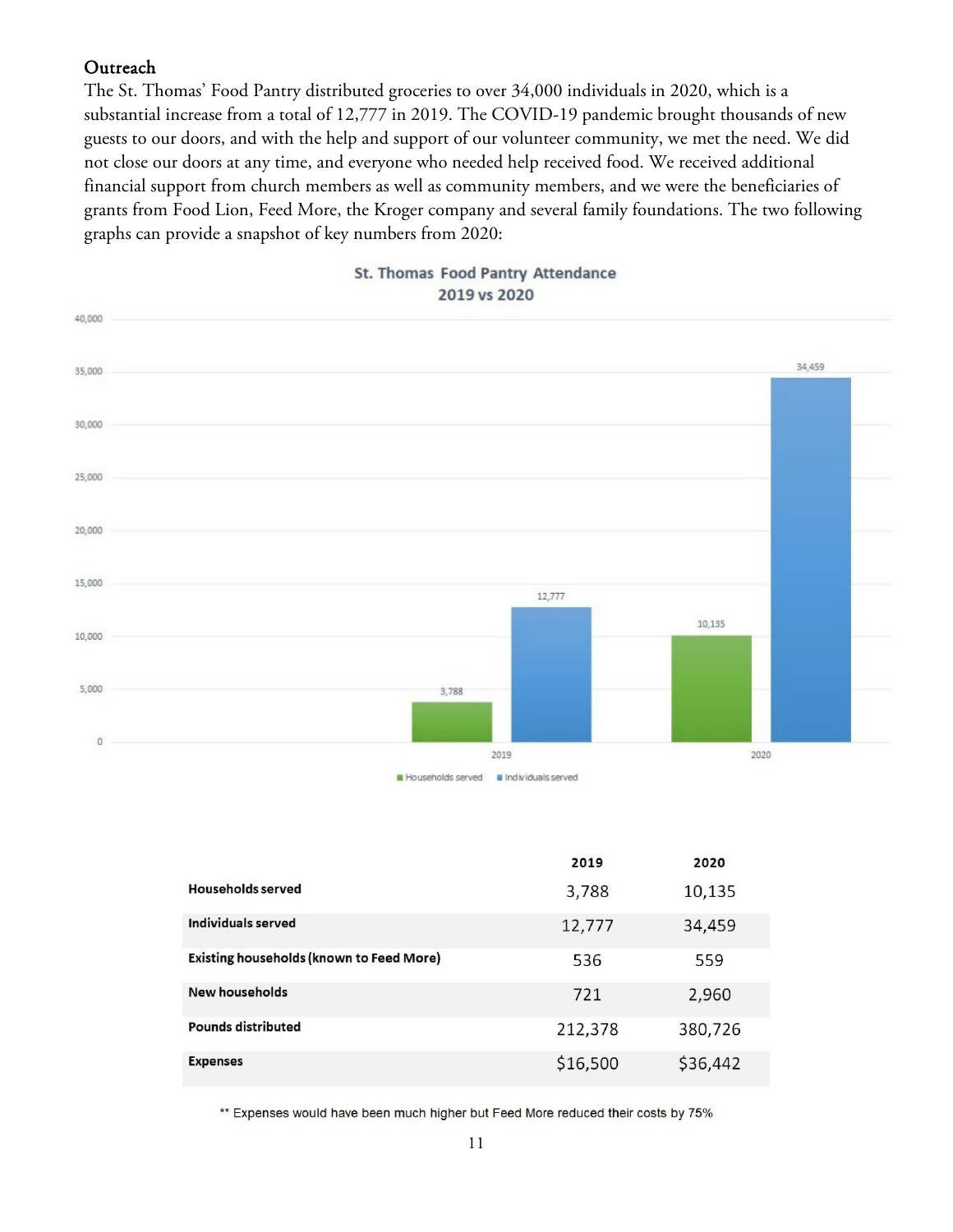A new change to our operations included hiring a volunteer coordinator to manage over 200 volunteers, utilizing off-duty police officers weekly for traffic control and pre-packing grocery bags for 300 households each Wednesday. As we look toward the fall of 2021, our steering committee is evaluating operational best practices and guidelines.

Our volunteer coordinator, Kristin Cummings, submitted the following items for review:

- 2020 Volunteer Hours served: Over 6,186 volunteer hours
- Where our volunteers come from: St. Thomas' Episcopal, Ginter Park Presbyterian, Hands On RVA, local high schools & middle schools (Maggie Walker Governor's School, Appomattox Regional Governor's School, Open High, Albert Hill, Hungary Springs, etc.), VCU undergrad & medical schools, personal connections & recruitment - friends, family, neighbors, and food pantry guests
- We have rich connections with many of our regular guests whom we know by name.
- We address & combat loneliness by showing up every week for our guests & being a consistent presence in the neighborhood.
- We also combat loneliness within our team by *showing up for each other* every week & providing meaningful opportunities to make a difference during an especially hard year.
- The food pantry is a point of weekly connection for all of us. We work together, laugh together, support one another all while doing the important work of providing food, compassion and love.
- Two stories from our volunteers:
	- o *"Working at the food pantry has also kept me some what sane during this pandemic to work beside such special people and do a little to help".*
	- o *Emmett Corboy was feeling a pull to serve his community during COVID-19 and had been talking to his wife about finding a food pantry where he could volunteer. The next morning when he was out for a run, he happened to pass by St. Thomas' when Liz and the early team were unloading the USDA truck. He said that after talking with Liz, he knew he wanted to volunteer with us and felt like God led him to our church that morning & has been a weekly volunteer ever since. Emmet noted, "I feel that God purposefully brought me to that parking lot that Wednesday morning when I asked if you all needed volunteers and I know that I am in the right place helping you all out."*

Submitted by Liz Pearce, Food Pantry Director